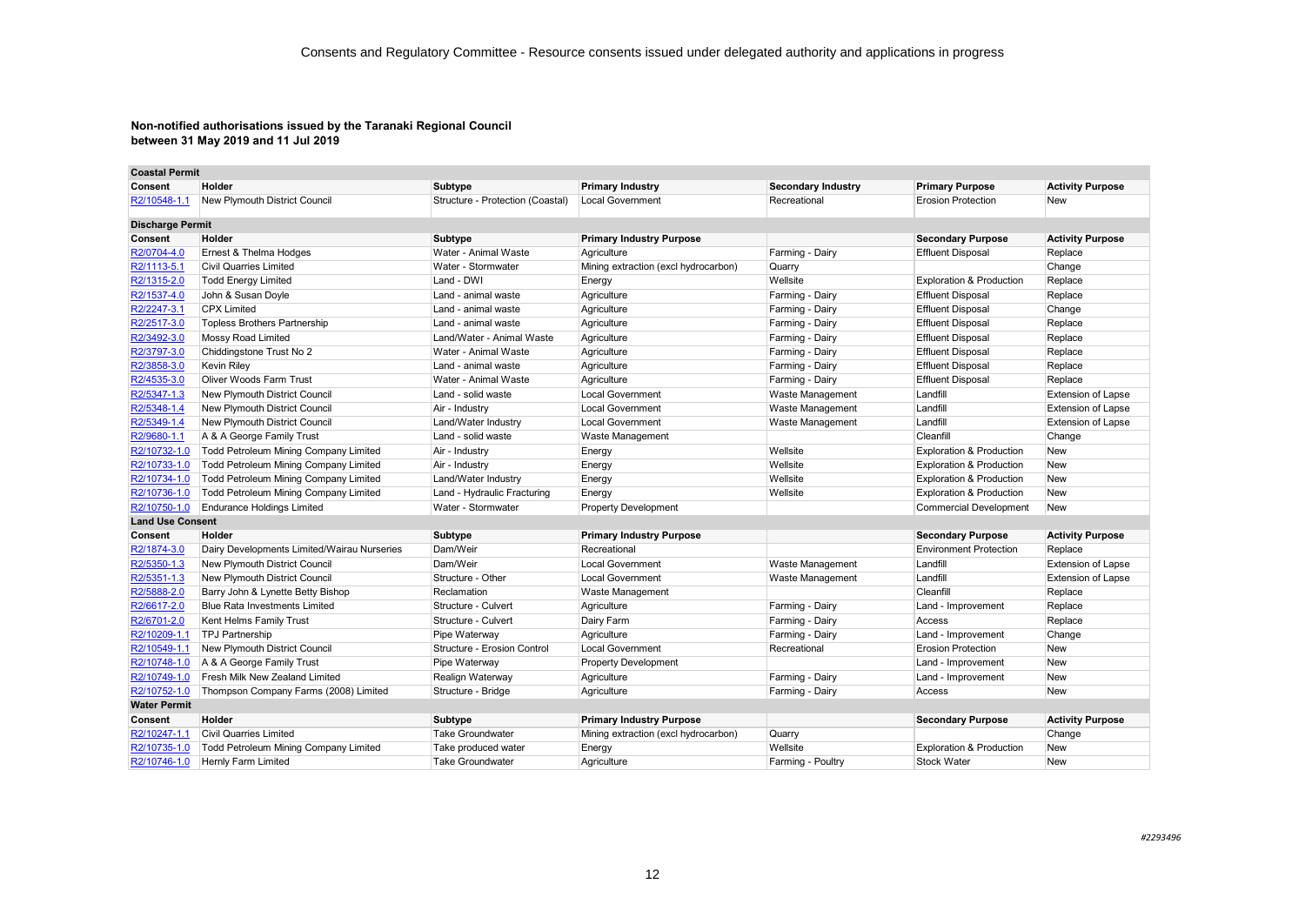#### **Discharge Permit**

| <b>Consent</b> | <b>Holder</b>       | <b>Subtype</b>     | <b>Primary Industry</b> | Secondary Industry | <b>Primary Purpose</b> | <b>Activity Purpose</b> |
|----------------|---------------------|--------------------|-------------------------|--------------------|------------------------|-------------------------|
| R2/10585-1.0   | Smudgy Developments | Land - solid waste | Waste Management        |                    | Cleanfill              | ∣New                    |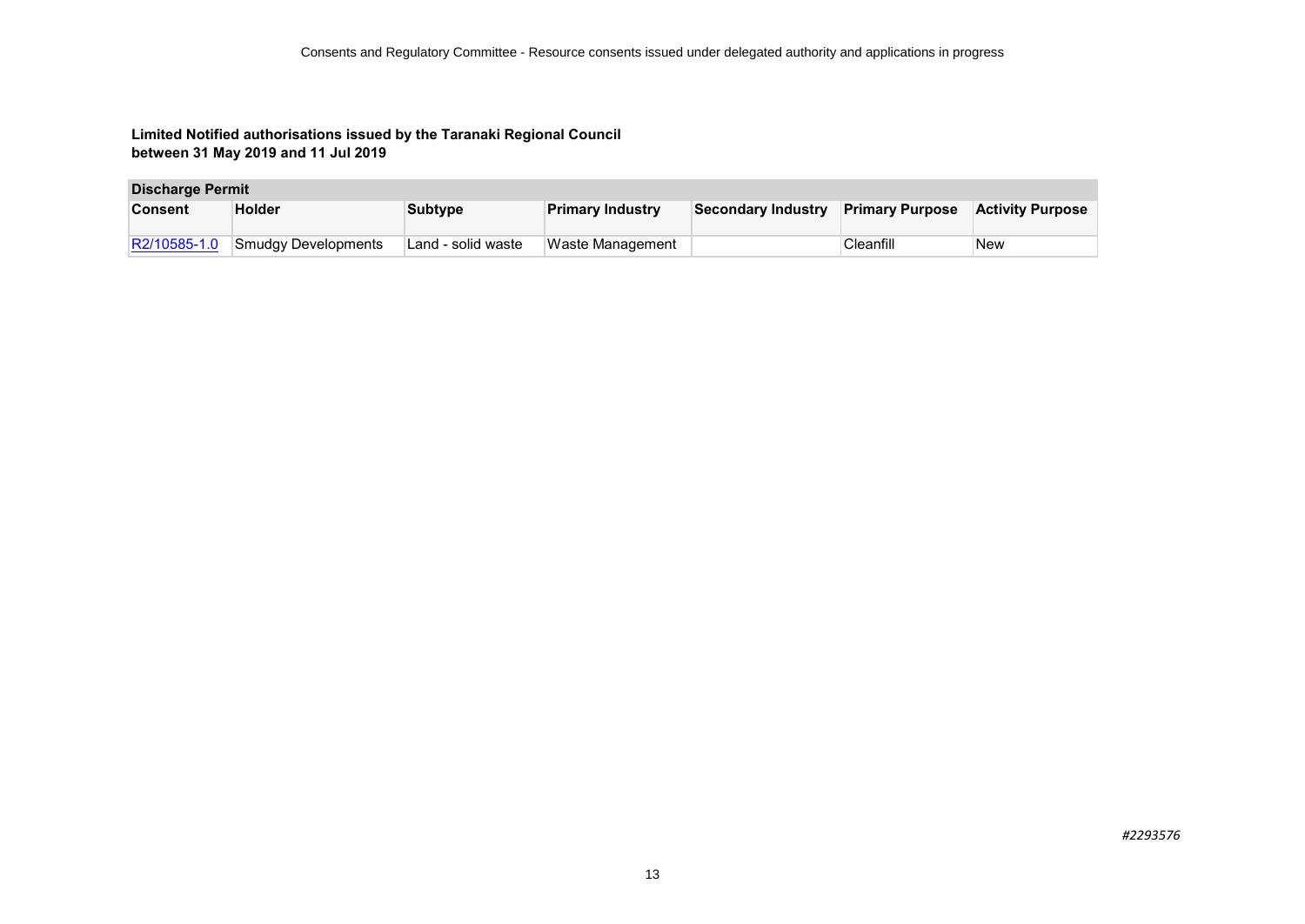| $R2/0704-4.0$                                                                      | Commencement Date: 21 Jun 2019            |
|------------------------------------------------------------------------------------|-------------------------------------------|
| Ernest & Thelma Hodges                                                             | <b>Expiry Date: 01 Dec 2044</b>           |
| 81 Ackworth Road, RD 3, New Plymouth 4373 Review Dates: June 2026, June 2032, June | 2038<br><b>Activity Class: Controlled</b> |
|                                                                                    |                                           |

**Location:** 192 Cross Road, New Plymouth **Application Purpose:** Replace

To discharge farm dairy effluent onto land, and until 1 December 2021 after treatment in an oxidation pond system, into an unnamed tributary of the Mangaonaia Stream

| $R2/1113-5.1$              | Commencement Date: 11 Jun 2019                                                                                                                                |
|----------------------------|---------------------------------------------------------------------------------------------------------------------------------------------------------------|
| Civil Quarries Limited     | <b>Expiry Date: 01 Jun 2033</b>                                                                                                                               |
| PO Box 108, Inglewood 4347 | Review Dates: June 2020, June 2021, June<br>2022, June 2023, June 2024, June 2026, June<br>2028, June 2030, June 2032<br><b>Activity Class: Discretionary</b> |

**Location:** Everett Road, Inglewood **Application Purpose:** Change

To discharge treated stormwater and treated groundwater from quarry activities into an unnamed tributary of the Kurapete Stream

Change of consent conditions to allow for quarry expansion and increased discharge

| R2/1315-2.0                                                   | <b>Commencement Date: 31 May 2019</b>                                                                                                                                                                        |
|---------------------------------------------------------------|--------------------------------------------------------------------------------------------------------------------------------------------------------------------------------------------------------------|
| <b>Todd Energy Limited</b>                                    | Expiry Date: 01 Jun 2033                                                                                                                                                                                     |
| PO Box 802, New Plymouth 4340                                 | Review Dates: June 2020, June 2021, June<br>2022, June 2023, June 2024, June 2025, June<br>2026, June 2027, June 2028, June 2029, June<br>2030, June 2031, June 2032<br><b>Activity Class: Discretionary</b> |
| <b>Location:</b> Tuhua-B wellsite, Foreman Road,<br>Tikorangi | <b>Application Purpose: Replace</b>                                                                                                                                                                          |

To discharge fluid waste generated by oil and gas exploration and production activities into the Mount Messenger and McKee Formations by deep well injection at the Tuhua-B wellsite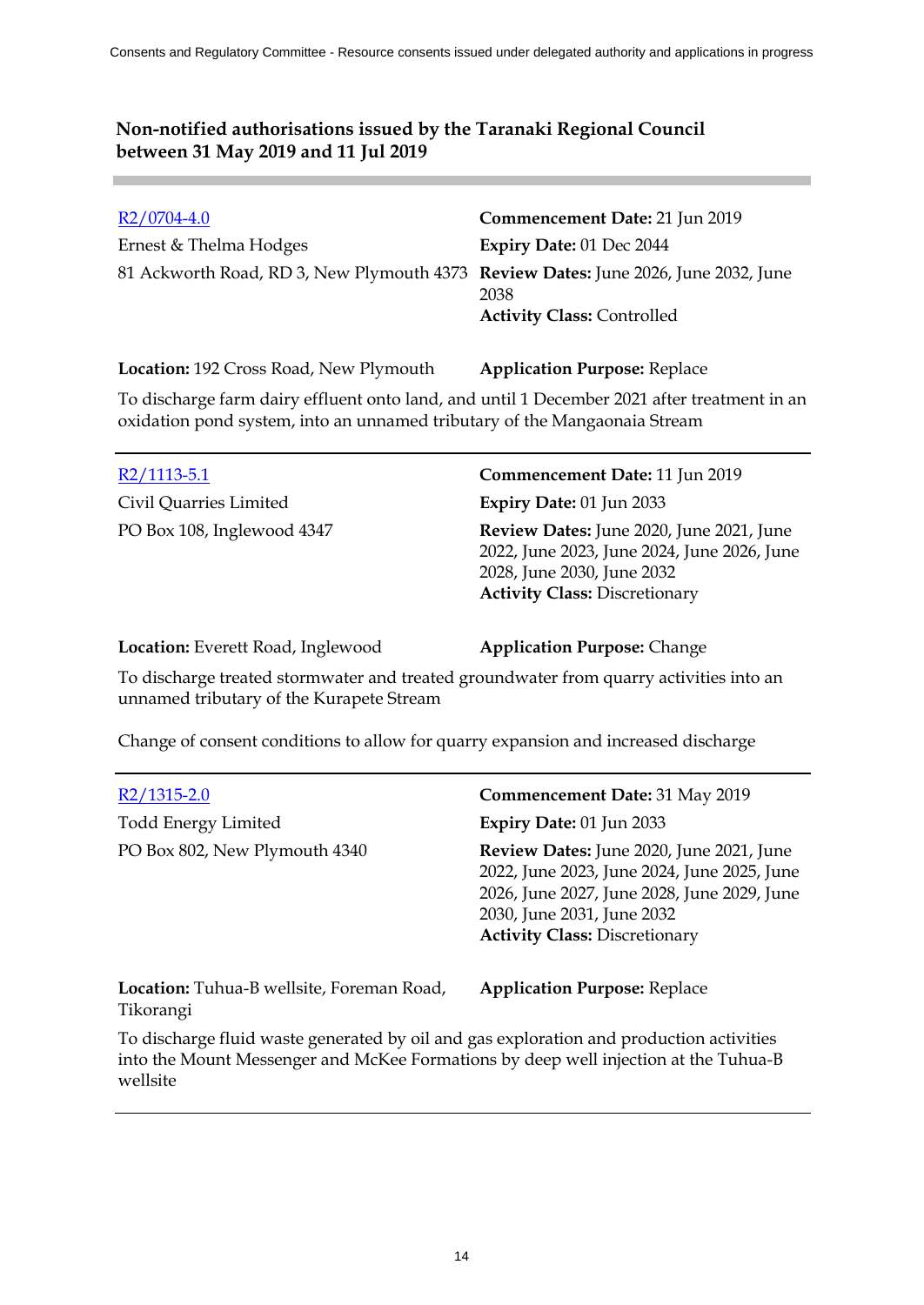| $R2/1537-4.0$                                                                        | Commencement Date: 21 Jun 2019                                             |
|--------------------------------------------------------------------------------------|----------------------------------------------------------------------------|
| John & Susan Doyle                                                                   | Expiry Date: 01 Dec 2043                                                   |
| 216 Coast Road, RD 37, Okato 4381                                                    | Review Dates: June 2025, June 2031, June<br>2037                           |
|                                                                                      | <b>Activity Class: Controlled</b>                                          |
| Location: 216 Coast Road, Pungarehu                                                  | <b>Application Purpose: Replace</b>                                        |
| To discharge farm dairy effluent onto land                                           |                                                                            |
| $R2/1874-3.0$                                                                        | Commencement Date: 19 Jun 2019                                             |
| Dairy Developments Limited/Wairau<br>Nurseries                                       | Expiry Date: 01 Jun 2037                                                   |
| PO Box 58, Oakura 4345                                                               | Review Dates: June 2025, June 2031<br><b>Activity Class: Discretionary</b> |
| Location: 1284 South Road, Kaitake                                                   | <b>Application Purpose: Replace</b>                                        |
| To use an existing dam and to dam water in an unnamed tributary of the Wairau Stream |                                                                            |
| $R2/2247-3.1$                                                                        | Commencement Date: 04 Jun 2019                                             |
| <b>CPX</b> Limited                                                                   | Expiry Date: 01 Dec 2042                                                   |
| 106 Crosby Road, Chartwell, Hamilton 3210                                            | <b>Review Dates:</b><br><b>Activity Class: Discretionary</b>               |
| Location: 1357 Oeo Road, Awatuna                                                     | <b>Application Purpose: Change</b>                                         |
| To discharge farm dairy effluent onto land                                           |                                                                            |
| Change of conditions to increase the herd size                                       |                                                                            |
| $R2/2517-3.0$                                                                        | Commencement Date: 05 Jun 2019                                             |
| Topless Brothers Partnership                                                         | Expiry Date: 01 Dec 2045                                                   |
| C/ - John Topless, 121 Turangi Road, RD 43,<br>Waitara 4383                          | Review Dates: June 2027, June 2033, June<br>2039                           |
|                                                                                      | <b>Activity Class: Controlled</b>                                          |
| Location: 790 & 828 Main North Road,<br>Motunui                                      | <b>Application Purpose: Replace</b>                                        |
| To discharge farm dairy effluent onto land                                           |                                                                            |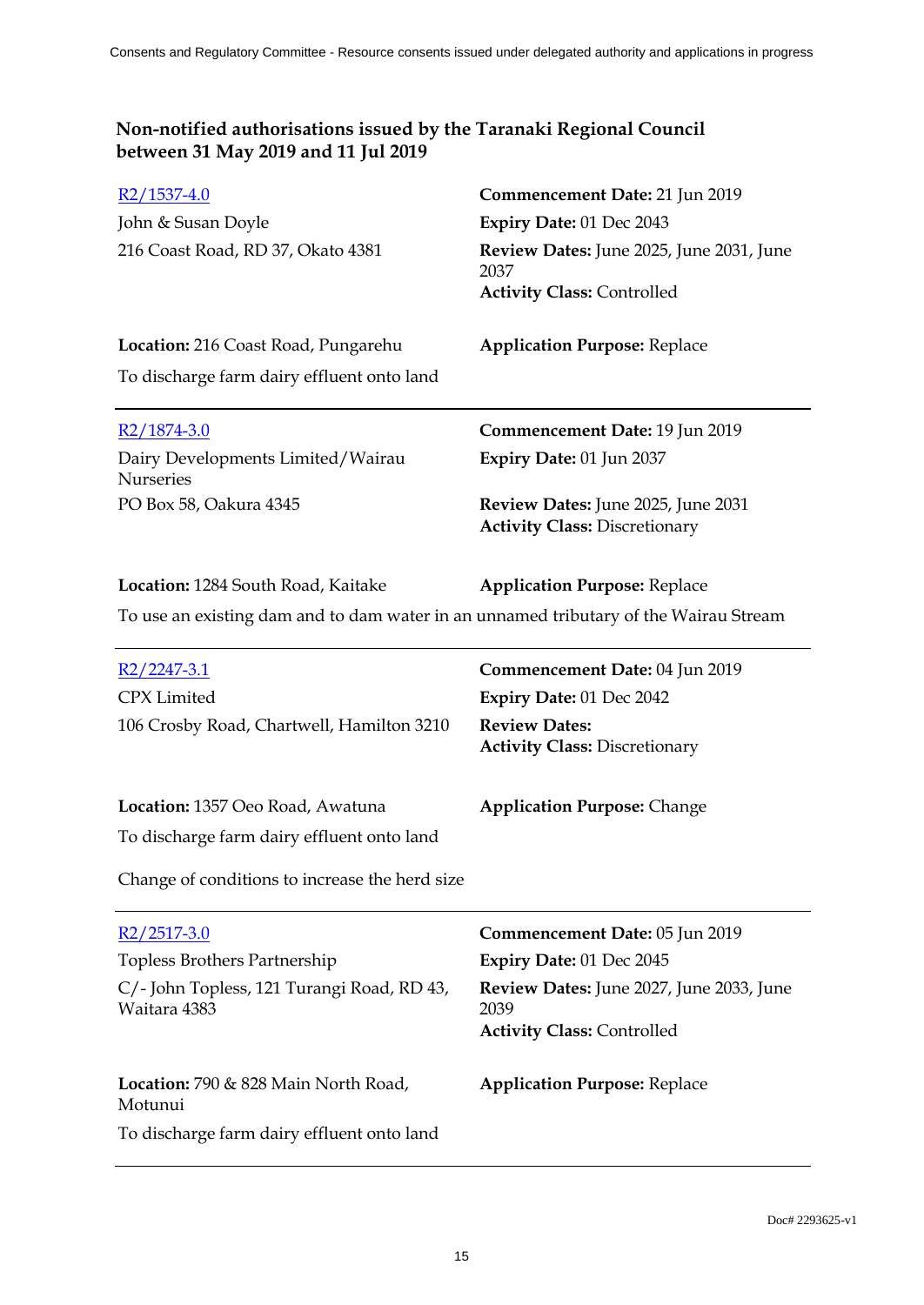| $R2/3492-3.0$                           | Commencement Date: 20 Jun 2019                                                                   |
|-----------------------------------------|--------------------------------------------------------------------------------------------------|
| Mossy Road Limited                      | Expiry Date: 01 Dec 2027                                                                         |
| 144 Denbigh Road, RD 24, Stratford 4394 | Review Dates: June 2021, June 2023, June<br>2025, June 2027<br><b>Activity Class: Controlled</b> |

## **Location:** 413 Denbigh Road, Midhirst **Application Purpose:** Replace

To discharge farm dairy effluent onto land and after treatment in an oxidation pond system into an unnamed tributary of Rum Keg Creek if the land disposal area is unsuitable for effluent disposal

| $R2/3797-3.0$                                                                                          | Commencement Date: 27 Jun 2019            |
|--------------------------------------------------------------------------------------------------------|-------------------------------------------|
| Chiddingstone Trust No 2                                                                               | <b>Expiry Date: 01 Dec 2047</b>           |
| WR & GM Gribble, 205 Lower Stuart Road, RD Review Dates: June 2029, June 2035, June<br>13, Hawera 4673 | 2041<br><b>Activity Class: Controlled</b> |

#### **Location:** 205 Lower Stuart Road, Hawera **Application Purpose:** Replace

To discharge farm dairy effluent onto land, and until 1 December 2021 after treatment in an oxidation pond system and constructed drain, into the Waingongoro River

| $R2/3858-3.0$<br>Kevin Riley<br>630 Tarata Road, RD 7, Inglewood 4387                                 | Commencement Date: 17 Jun 2019<br>Expiry Date: 01 Dec 2045<br><b>Review Dates:</b> June 2027, June 2033, June<br>2039<br><b>Activity Class: Controlled</b>        |
|-------------------------------------------------------------------------------------------------------|-------------------------------------------------------------------------------------------------------------------------------------------------------------------|
| Location: 630 Tarata Road, Kaimata<br>To discharge farm dairy effluent onto land                      | <b>Application Purpose: Replace</b>                                                                                                                               |
| $R2/4535-3.0$<br>Oliver Woods Farm Trust<br>RG & JE Soffe, 353 Croydon Road, RD 24,<br>Stratford 4394 | Commencement Date: 08 Jul 2019<br><b>Expiry Date: 01 Dec 2045</b><br><b>Review Dates:</b> June 2027, June 2033, June<br>2039<br><b>Activity Class: Controlled</b> |
| Location: 353 Croydon Road, Midhirst                                                                  | <b>Application Purpose: Replace</b>                                                                                                                               |

To discharge farm dairy effluent onto land, and until 1 December 2021 after treatment in an oxidation pond system and constructed drain, into the Manganui River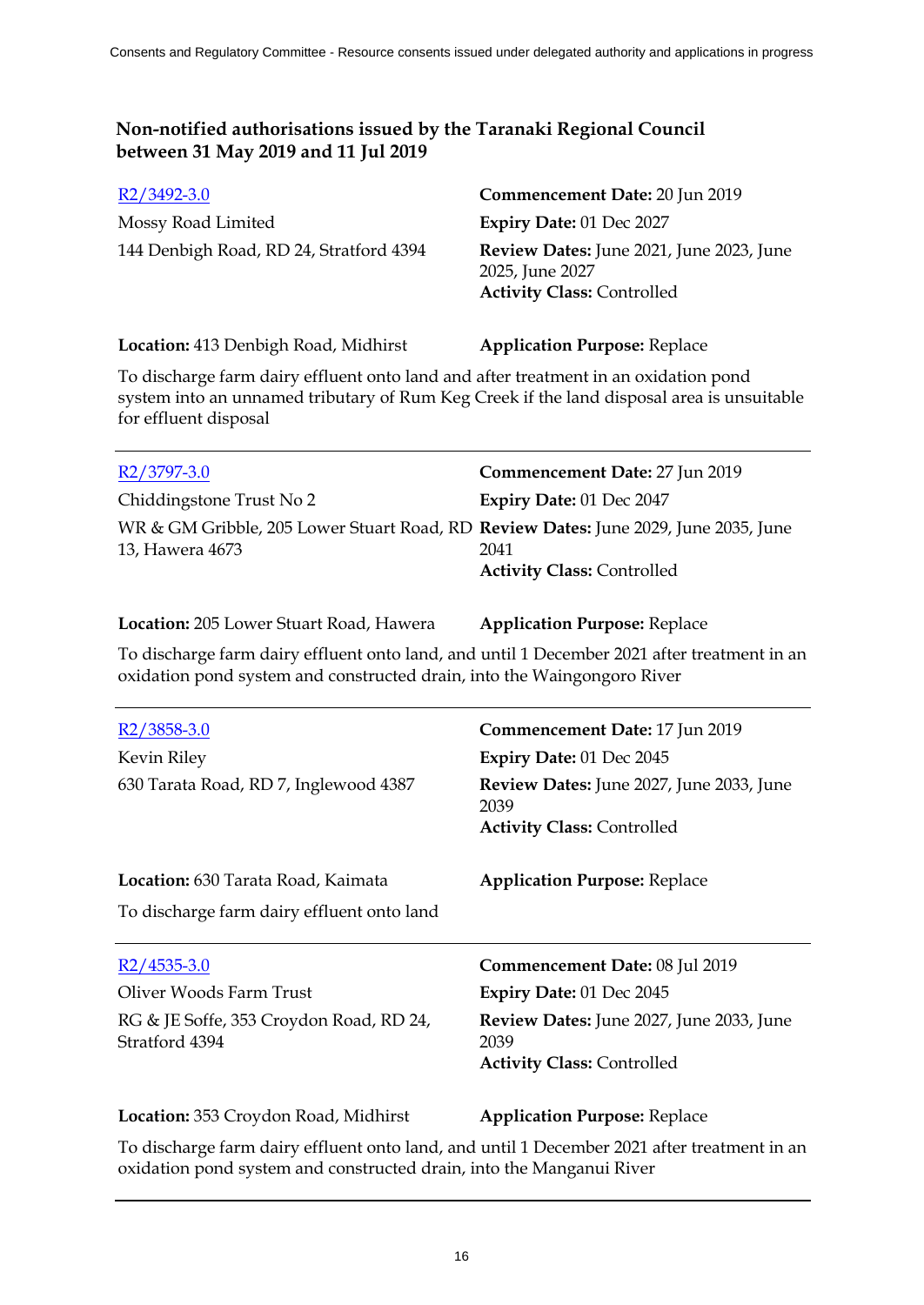| $R2/5347-1.3$                                                                                                                                                                                                                                                                  | Commencement Date: 02 Jul 2019                                             |
|--------------------------------------------------------------------------------------------------------------------------------------------------------------------------------------------------------------------------------------------------------------------------------|----------------------------------------------------------------------------|
| New Plymouth District Council                                                                                                                                                                                                                                                  | Expiry Date: 01 Jun 2034                                                   |
| Private Bag 2025, New Plymouth 4342                                                                                                                                                                                                                                            | Review Dates: June 2023, June 2029<br><b>Activity Class: Discretionary</b> |
| Location: Central Landfill, Rotokare Road,<br>Eltham                                                                                                                                                                                                                           | <b>Application Purpose: Extension of Lapse</b>                             |
| To discharge contaminants onto and into land at the South Taranaki District Council<br>Central Landfill, Eltham                                                                                                                                                                |                                                                            |
| $R2/5348-1.4$                                                                                                                                                                                                                                                                  | Commencement Date: 02 Jul 2019                                             |
| New Plymouth District Council                                                                                                                                                                                                                                                  | Expiry Date: 01 Jun 2034                                                   |
| Private Bag 2025, New Plymouth 4342                                                                                                                                                                                                                                            | Review Dates: June 2023, June 2029<br><b>Activity Class: Discretionary</b> |
| Location: Central Landfill, Rotokare Road,<br>Eltham                                                                                                                                                                                                                           | <b>Application Purpose:</b> Extension of Lapse                             |
| To discharge emissions into the air from landfilling activities at the South Taranaki District<br>Council Central Landfill, Eltham                                                                                                                                             |                                                                            |
|                                                                                                                                                                                                                                                                                |                                                                            |
| $R2/5349-1.4$                                                                                                                                                                                                                                                                  | Commencement Date: 02 Jul 2019                                             |
| New Plymouth District Council                                                                                                                                                                                                                                                  | Expiry Date: 01 Jun 2034                                                   |
| Private Bag 2025, New Plymouth 4342                                                                                                                                                                                                                                            | Review Dates: June 2023, June 2029<br><b>Activity Class: Discretionary</b> |
| Location: Central Landfill, Rotokare Road,<br>Eltham                                                                                                                                                                                                                           | <b>Application Purpose: Extension of Lapse</b>                             |
| To discharge up to 15,000 cubic metres/day of uncontaminated stormwater and 4,000 cubic<br>metres/day of treated stormwater from the South Taranaki District Council Central<br>Landfill, Eltham, onto and into land and into an unnamed tributary of the Waingongoro<br>River |                                                                            |
| $R2/5350-1.3$                                                                                                                                                                                                                                                                  | Commencement Date: 02 Jul 2019                                             |
| New Plymouth District Council                                                                                                                                                                                                                                                  | Expiry Date: 01 Jun 2034                                                   |
| Private Bag 2025, New Plymouth 4342                                                                                                                                                                                                                                            | Review Dates: June 2023, June 2029<br><b>Activity Class: Discretionary</b> |

To dam and divert water around the South Taranaki District Council Central Landfill, Eltham, in the headwaters of an unnamed tributary of the Waingongoro River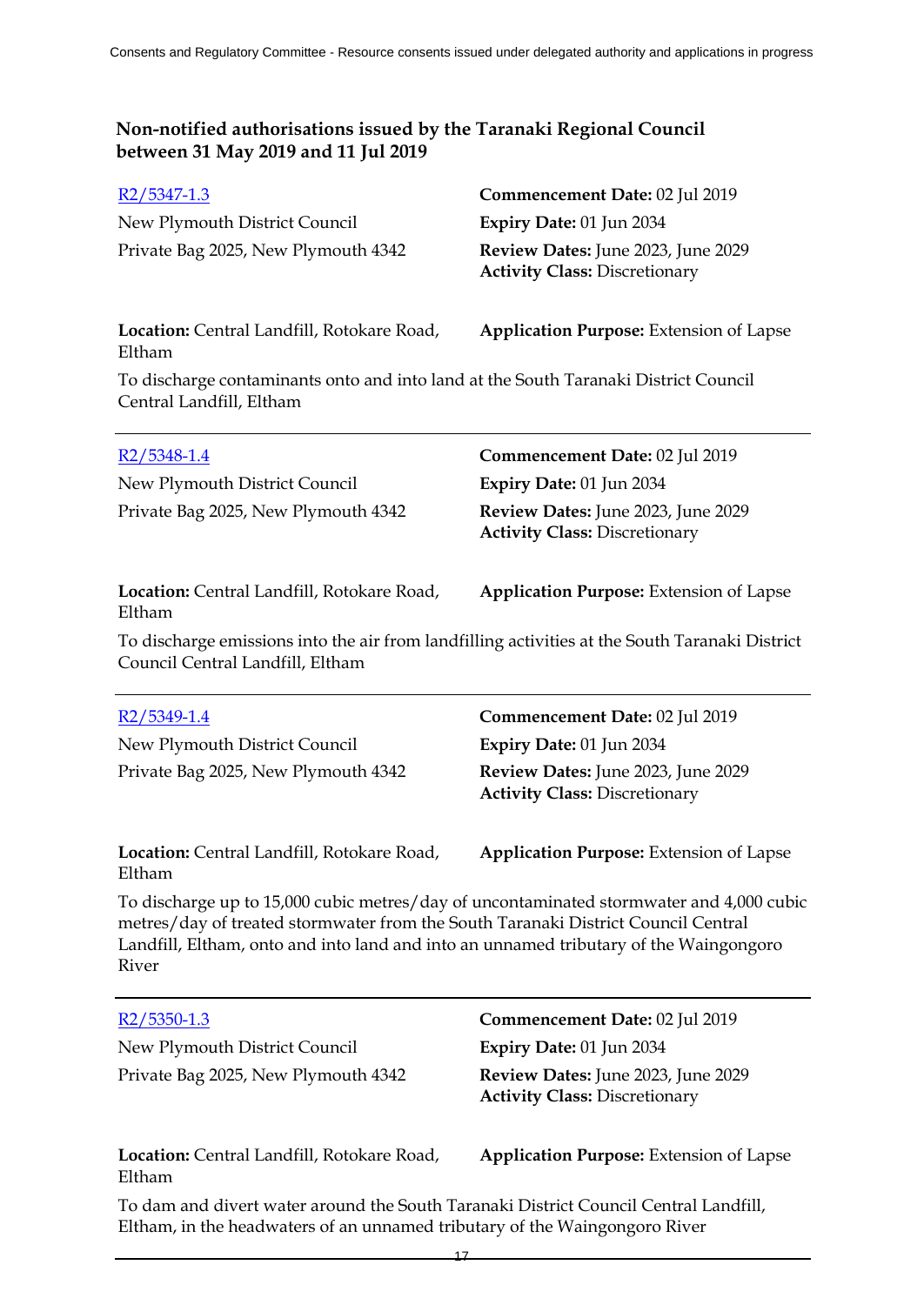| $R2/5351-1.3$                       | Commencement Date: 02 Jul 2019                                                    |
|-------------------------------------|-----------------------------------------------------------------------------------|
| New Plymouth District Council       | <b>Expiry Date: 01 Jun 2034</b>                                                   |
| Private Bag 2025, New Plymouth 4342 | <b>Review Dates:</b> June 2023, June 2029<br><b>Activity Class: Discretionary</b> |

**Location:** Central Landfill, Rotokare Road, Eltham **Application Purpose:** Extension of Lapse

To erect, place and maintain structures in the beds of unnamed tributaries of the Waingongoro River for the construction and maintenance of the South Taranaki District Council Central Landfill, Eltham

| $R2/5888-2.0$                                                                | Commencement Date: 14 Jun 2019       |
|------------------------------------------------------------------------------|--------------------------------------|
| Barry John & Lynette Betty Bishop                                            | <b>Expiry Date: 01 Jun 2037</b>      |
| 120 Ahu Ahu Road, RD 4, New Plymouth 4374 Review Dates: June 2025, June 2031 | <b>Activity Class: Discretionary</b> |

**Location:** 123 Ahu Ahu Road, Kaitake **Application Purpose:** Replace

To reclaim a stream by the ongoing use of existing piping in the headwaters of an unnamed tributary of the Waimoku Stream for cleanfilling activities

| $R2/6617 - 2.0$                                                       | Commencement Date: 14 Jun 2019                                                    |
|-----------------------------------------------------------------------|-----------------------------------------------------------------------------------|
| <b>Blue Rata Investments Limited</b>                                  | <b>Expiry Date: 01 Jun 2037</b>                                                   |
| C/-Farm Venture Consultancy Limited, PO<br>Box 762, New Plymouth 4340 | <b>Review Dates:</b> June 2025, June 2031<br><b>Activity Class: Discretionary</b> |
| Location: 3009 Carrington Road, Okato                                 | <b>Application Purpose: Replace</b>                                               |

To use an existing culvert in an unnamed tributary of the Mangatete Stream and to reclaim a stream by the ongoing use of existing piping in two unnamed tributaries of the Mangatete Stream

| $R2/6701-2.0$                          | Commencement Date: 14 Jun 2019                                             |
|----------------------------------------|----------------------------------------------------------------------------|
| Kent Helms Family Trust                | <b>Expiry Date: 01 Jun 2037</b>                                            |
| 129 Mid Kahui Road, RD 34, Rahotu 4684 | Review Dates: June 2025, June 2031<br><b>Activity Class: Discretionary</b> |

#### **Location:** 202 Mid Kahui Road, Rahotu **Application Purpose:** Replace

To use a crossing constructed from three box culverts in the Pungaereere Stream for farm access purposes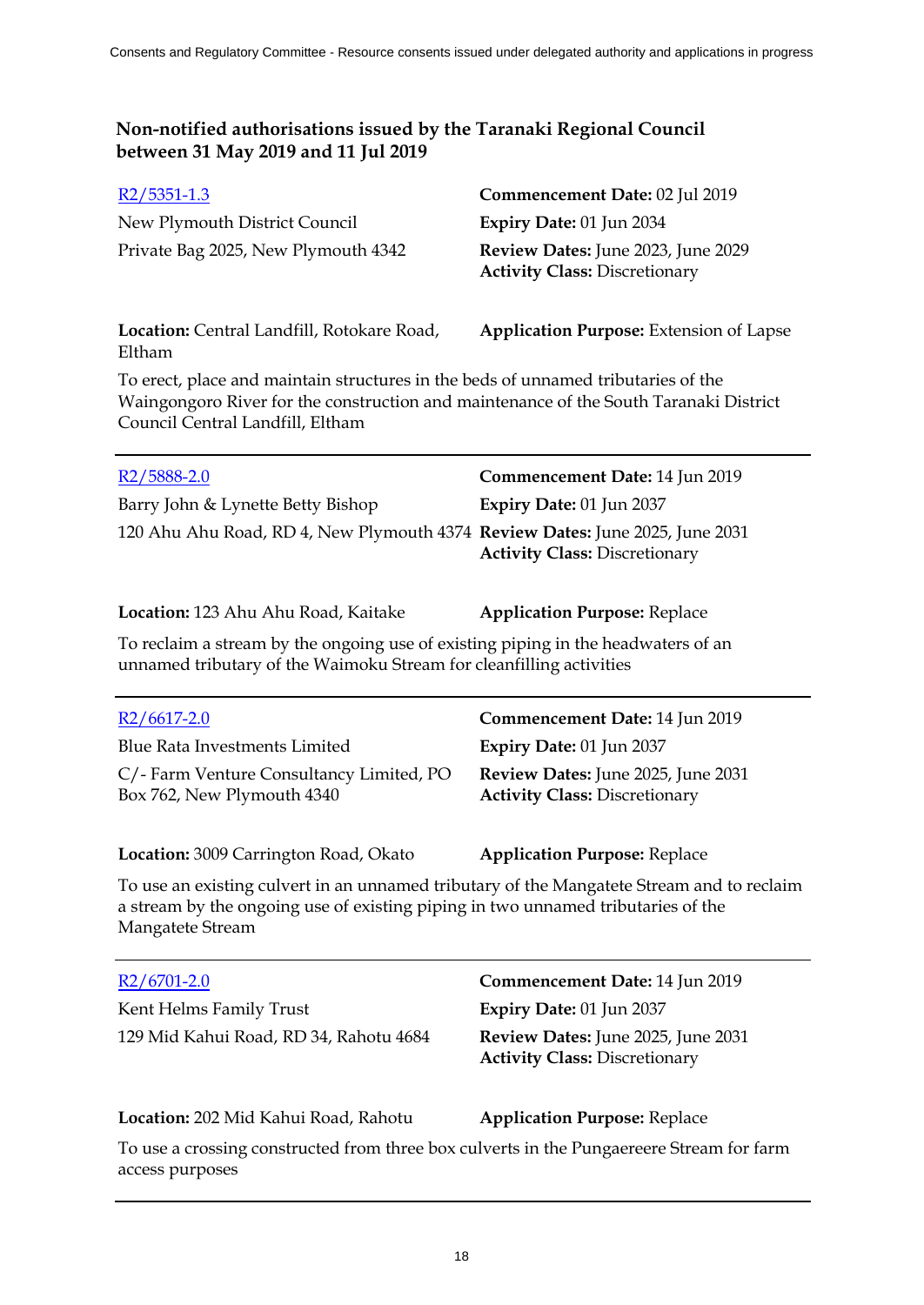| $R2/9680-1.1$                                                       | Commencement Date: 19 Jun 2019       |
|---------------------------------------------------------------------|--------------------------------------|
| A & A George Family Trust                                           | <b>Expiry Date: 01 Jun 2027</b>      |
| C/- Aaron George, PO Box 35, Inglewood 4347 Review Dates: June 2021 |                                      |
|                                                                     | <b>Activity Class: Discretionary</b> |

**Location:** 31 Lower Dudley Road, Inglewood **Application Purpose:** Change

To discharge cleanfill onto and into land, where contaminants may enter an unnamed tributary of the Kurapete Stream

Change of consent conditions to extend the area of the cleanfill site

| R2/10209-1.1                        | Commencement Date: 12 Jun 2019                               |
|-------------------------------------|--------------------------------------------------------------|
| TPJ Partnership                     | Expiry Date: $01$ Jun 2035                                   |
| 136 Rainie Road, RD 11, Hawera 4671 | <b>Review Dates:</b><br><b>Activity Class: Discretionary</b> |

**Location:** 30 Rainie Road, Okaiawa **Application Purpose:** Change

To install piping in unnamed tributaries of the Inaha Stream, including associated stream bed disturbance and reclamation

Change of consent conditions to extend the due date of riparian planting

Civil Quarries Limited **Expiry Date:** 01 Jun 2033

R2/10247-1.1 **Commencement Date:** 11 Jun 2019 PO Box 108, Inglewood 4347 **Review Dates:** June 2020, June 2021, June 2022, June 2023, June 2024, June 2026, June 2028, June 2030, June 2032 **Activity Class:** Discretionary

**Location:** Everett Road, Inglewood **Application Purpose:** Change

To take groundwater incidental to quarry operations and for aggregate washing purposes

Change of consent conditions to allow for quarry expansion and increased taking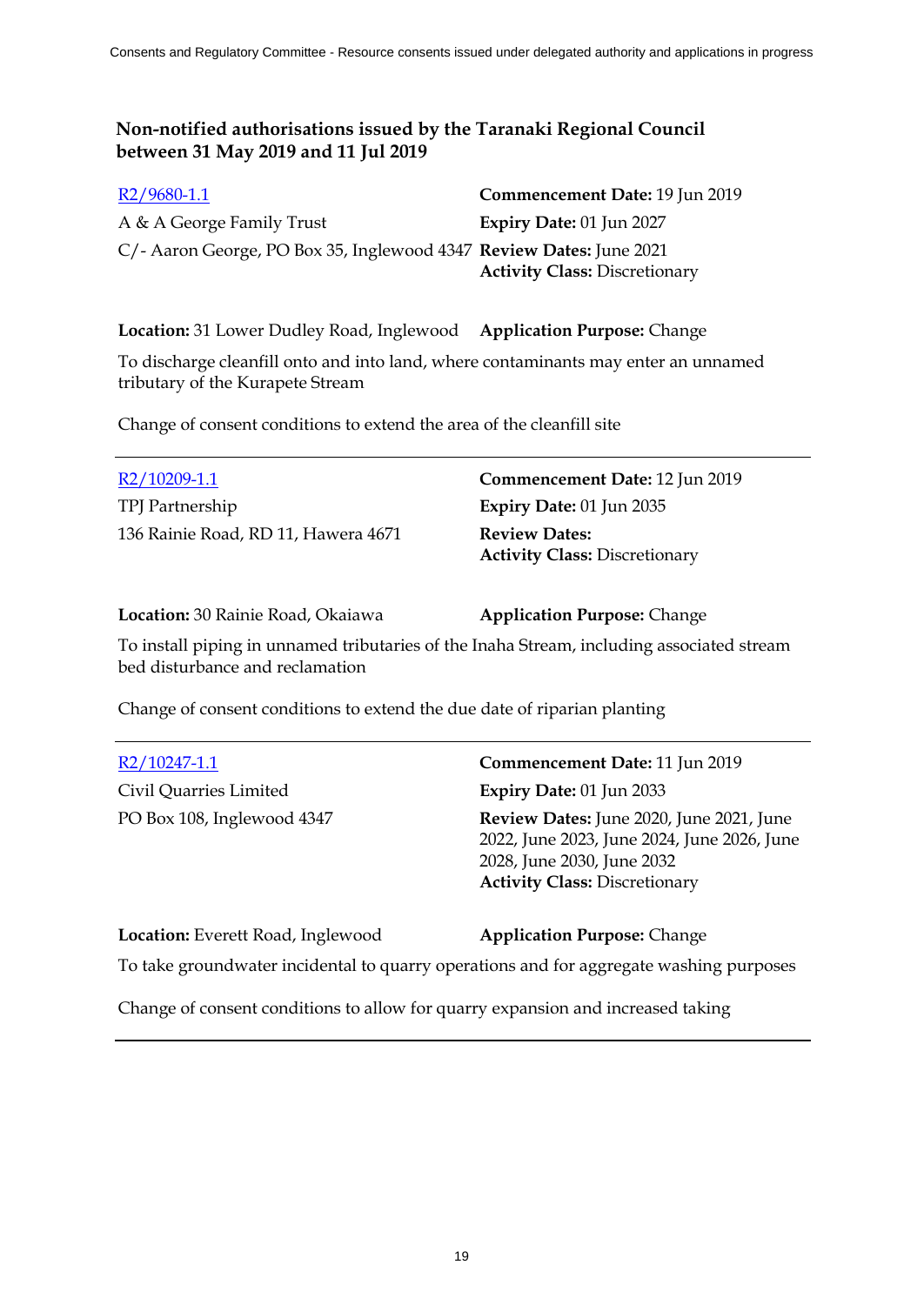New Plymouth District Council **Expiry Date:** 01 Jun 2033 Private Bag 2025, New Plymouth 4342 **Review Dates:** June 2021, June 2027

R2/10548-1.1 **Commencement Date:** 05 Jun 2019 **Activity Class:** Non-complying

### **Location:** Epiha Street, Urenui **Application Purpose:** New

To install a concrete wall structure on the true left bank of the Urenui River within the Coastal Marine Area for erosion control purposes

| R2/10549-1.1                        | Commencement Date: 05 Jun 2019                                             |
|-------------------------------------|----------------------------------------------------------------------------|
| New Plymouth District Council       | Expiry Date: $01$ Jun 2033                                                 |
| Private Bag 2025, New Plymouth 4342 | Review Dates: June 2021, June 2027<br><b>Activity Class: Discretionary</b> |

### **Location:** Epiha Street, Urenui **Application Purpose:** New

To install a concrete wall structure on the true left bank of the Urenui River for erosion control purposes

| R2/10732-1.0                          | Commencement Date: 04 Jul 2019                                          |
|---------------------------------------|-------------------------------------------------------------------------|
| Todd Petroleum Mining Company Limited | Expiry Date: $01$ Jun 2035                                              |
| PO Box 802, New Plymouth 4340         | Review Dates: June 2023, June 2029<br><b>Activity Class: Controlled</b> |

**Location:** Kapuni-J wellsite, 632 Palmer Road, **Application Purpose:** New Kaponga

To discharge contaminants to air from hydrocarbon exploration at the Kapuni-J wellsite, including combustion involving flaring or incineration of petroleum recovered from natural deposits, in association with well development or redevelopment and testing or enhancement of well production flows

| R2/10733-1.0                                                                         | Commencement Date: 04 Jul 2019                                                        |
|--------------------------------------------------------------------------------------|---------------------------------------------------------------------------------------|
| Todd Petroleum Mining Company Limited                                                | Expiry Date: 01 Jun 2035                                                              |
| PO Box 802, New Plymouth 4340                                                        | Review Dates: June 2023, June 2029<br><b>Activity Class: Restricted discretionary</b> |
| Location: Kapuni-J wellsite, 632 Palmer Road, Application Purpose: New<br>Kaponga    |                                                                                       |
| To discharge emissions to air resulting from hydrocarbon producing activities at the |                                                                                       |

To discharge emissions to air resulting from hydrocarbon producing activities at the Kapuni-J wellsite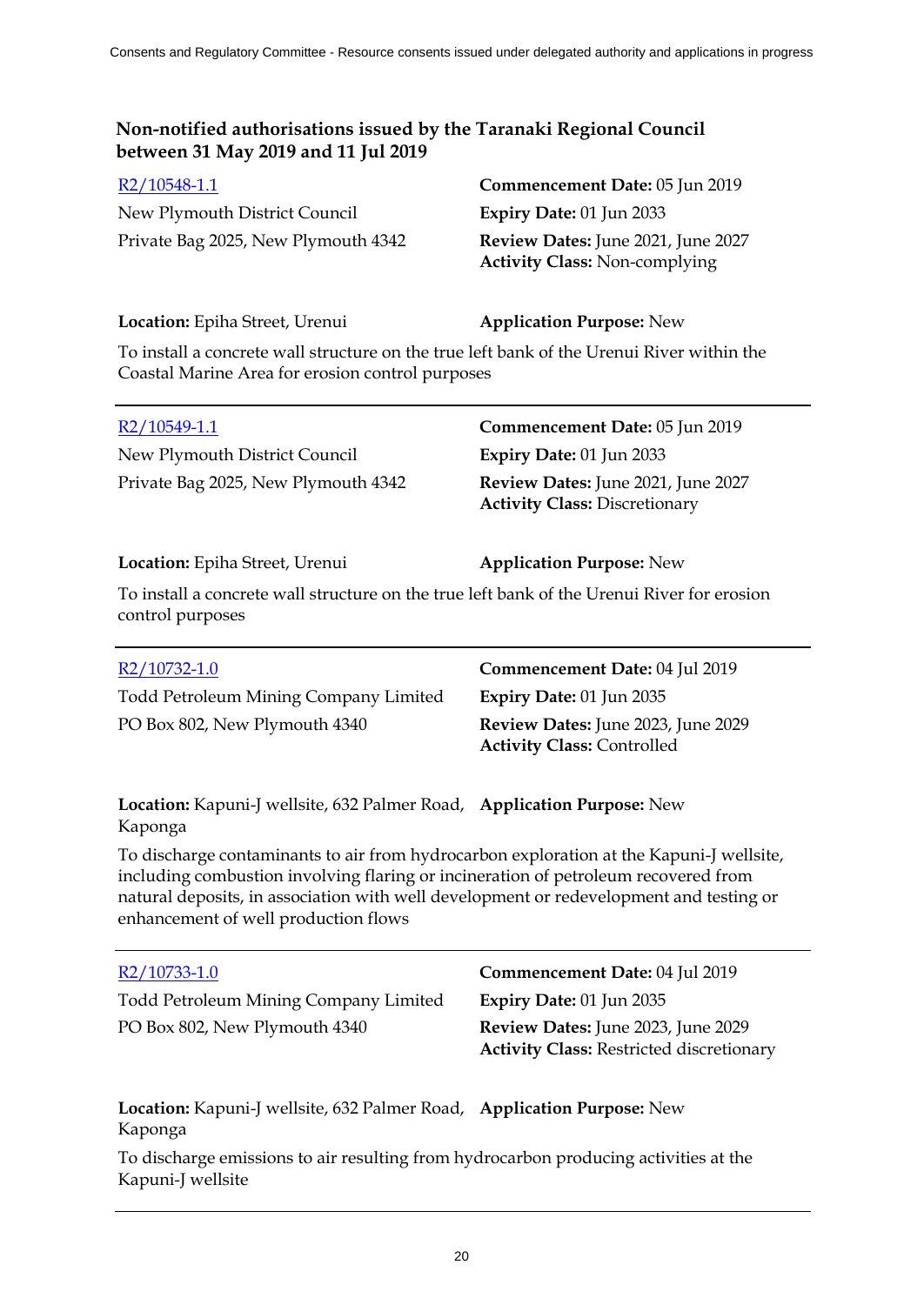| R2/10734-1.0                          | Commencement Date: 04 Jul 2019            |
|---------------------------------------|-------------------------------------------|
| Todd Petroleum Mining Company Limited | Expiry Date: $01$ Jun 2035                |
| PO Box 802, New Plymouth 4340         | <b>Review Dates:</b> June 2023, June 2029 |
|                                       | <b>Activity Class: Discretionary</b>      |

**Location:** Kapuni-J wellsite, 632 Palmer Road, **Application Purpose:** New Kaponga

To discharge treated stormwater from hydrocarbon exploration and production operations at the Kapuni-J wellsite onto land and into an unnamed tributary of the Inaha Stream

| $R2/10735-1.0$                               | Commencement Date: 04 Jul 2019                                             |
|----------------------------------------------|----------------------------------------------------------------------------|
| <b>Todd Petroleum Mining Company Limited</b> | <b>Expiry Date: 01 Jun 2035</b>                                            |
| PO Box 802, New Plymouth 4340                | Review Dates: June 2023, June 2029<br><b>Activity Class: Discretionary</b> |

**Location:** Kapuni-J wellsite, 632 Palmer Road, **Application Purpose:** New Kaponga

To take groundwater, including the incidental take of heat and energy, that may be encountered as produced water during hydrocarbon exploration and production activities at the Kapuni-J wellsite

| R2/10736-1.0                          | Commencement Date: 04 Jul 2019                                                                                                                                                                                                        |
|---------------------------------------|---------------------------------------------------------------------------------------------------------------------------------------------------------------------------------------------------------------------------------------|
| Todd Petroleum Mining Company Limited | Expiry Date: $01$ Jun 2035                                                                                                                                                                                                            |
| PO Box 802, New Plymouth 4340         | Review Dates: June 2020, June 2021, June<br>2022, June 2023, June 2024, June 2025, June<br>2026, June 2027, June 2028, June 2029, June<br>2030, June 2031, June 2032, June 2033, June<br>2034<br><b>Activity Class: Discretionary</b> |

**Location:** Kapuni-J wellsite, 632 Palmer Road, **Application Purpose:** New Kaponga

To discharge water-based hydraulic fracturing fluids into land at depths greater than 3,000 mTVDss beneath the Kapuni-J wellsite

| $R2/10746-1.0$                                                | Commencement Date: 05 Jun 2019                                             |
|---------------------------------------------------------------|----------------------------------------------------------------------------|
| Hernly Farm Limited                                           | Expiry Date: $01$ Jun 2033                                                 |
| $C$ /- W Thony, 655D State Highway 2, RD 4,<br>Whakatane 3194 | Review Dates: June 2021, June 2027<br><b>Activity Class: Discretionary</b> |

**Location:** 242 Lower Durham Road, Norfolk **Application Purpose:** New To take and use groundwater from a bore for farm and domestic water supply purposes 21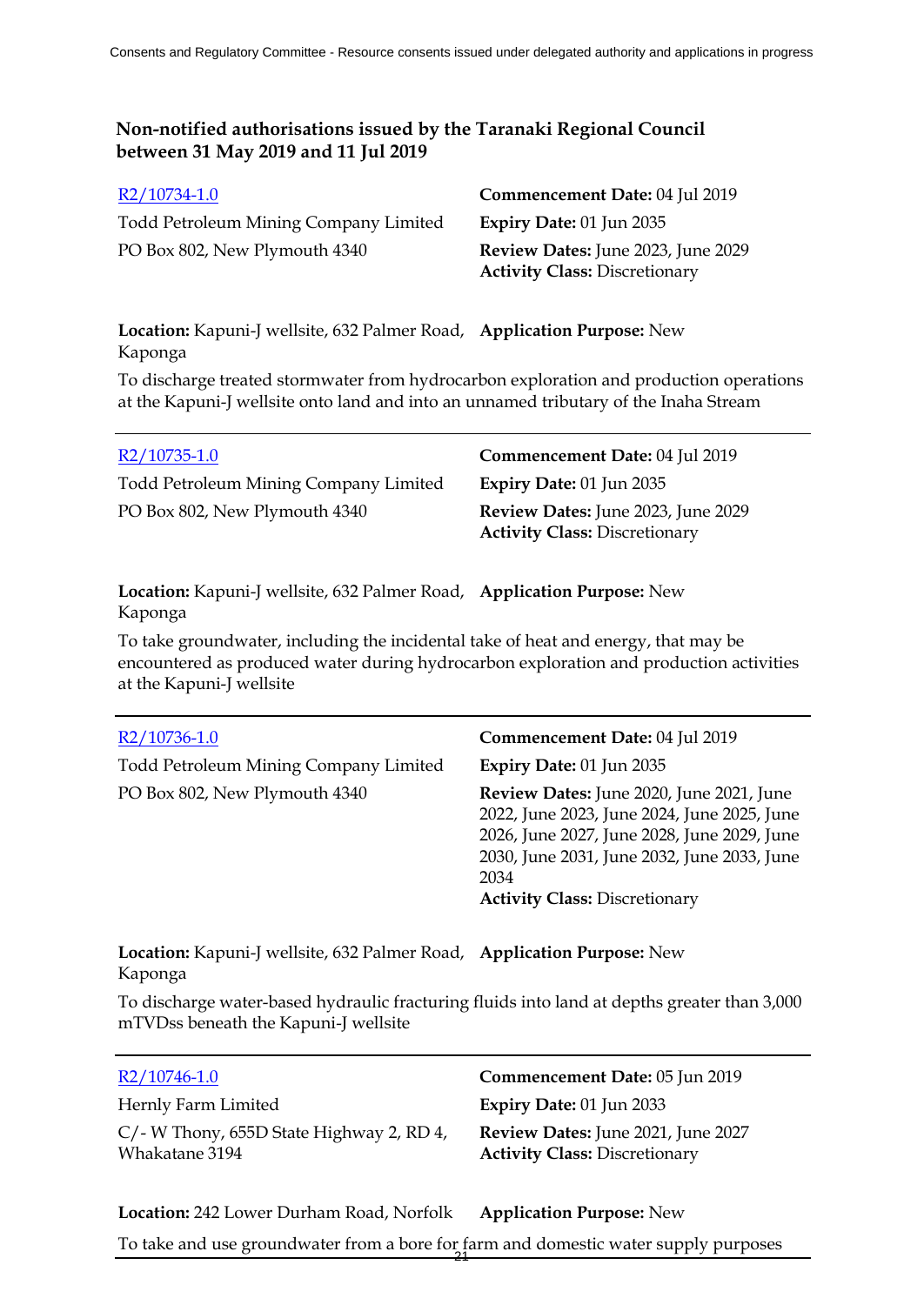| R2/10748-1.0                                                                   | Commencement Date: 19 Jun 2019       |
|--------------------------------------------------------------------------------|--------------------------------------|
| A & A George Family Trust                                                      | Expiry Date: $01$ Jun 2033           |
| C/- Aaron George, PO Box 35, Inglewood 4347 Review Dates: June 2021, June 2027 | <b>Activity Class: Discretionary</b> |
|                                                                                |                                      |

**Location:** 31 Lower Dudley Road, Inglewood **Application Purpose:** New To install piping in a section of an unnamed tributary of the Kurapete Stream, including associated stream bed disturbance and reclamation

| R2/10749-1.0                        | Commencement Date: 03 Jul 2019            |
|-------------------------------------|-------------------------------------------|
| Fresh Milk New Zealand Limited      | <b>Expiry Date:</b> $01$ Jun 2036         |
| 2654 Skeet Road, RD 28, Hawera 4678 | <b>Review Dates:</b> June 2024, June 2030 |
|                                     | <b>Activity Class: Discretionary</b>      |

| Location: 2652 Skeet Road, Auroa | <b>Application Purpose: New</b>                                                    |
|----------------------------------|------------------------------------------------------------------------------------|
|                                  | To retrospectively consent a realignment of an unnamed tributary of the Oeo Stream |

| $R2/10750-1.0$                             | Commencement Date: 05 Jun 2019    |
|--------------------------------------------|-----------------------------------|
| <b>Endurance Holdings Limited</b>          | Expiry Date: $01$ Jun 2021        |
| PO Box 9042, Bell Block, New Plymouth 4351 | <b>Review Dates:</b>              |
|                                            | <b>Activity Class: Controlled</b> |

| Location: Connett Road, Bell Block | <b>Application Purpose: New</b> |
|------------------------------------|---------------------------------|
|------------------------------------|---------------------------------|

To discharge stormwater and sediment arising from earthworks into the Mangati Stream

| R2/10752-1.0                                   | Commencement Date: 08 Jul 2019                                             |
|------------------------------------------------|----------------------------------------------------------------------------|
| Thompson Company Farms (2008) Limited          | Expiry Date: 01 Jun 2034                                                   |
| 75 Barclay Road, RD 21, Stratford 4391         | Review Dates: June 2022, June 2028<br><b>Activity Class: Discretionary</b> |
| Location: 75 Barclay Road, Cardiff             | <b>Application Purpose: New</b>                                            |
| To erect and use a bridge over the Patea River |                                                                            |